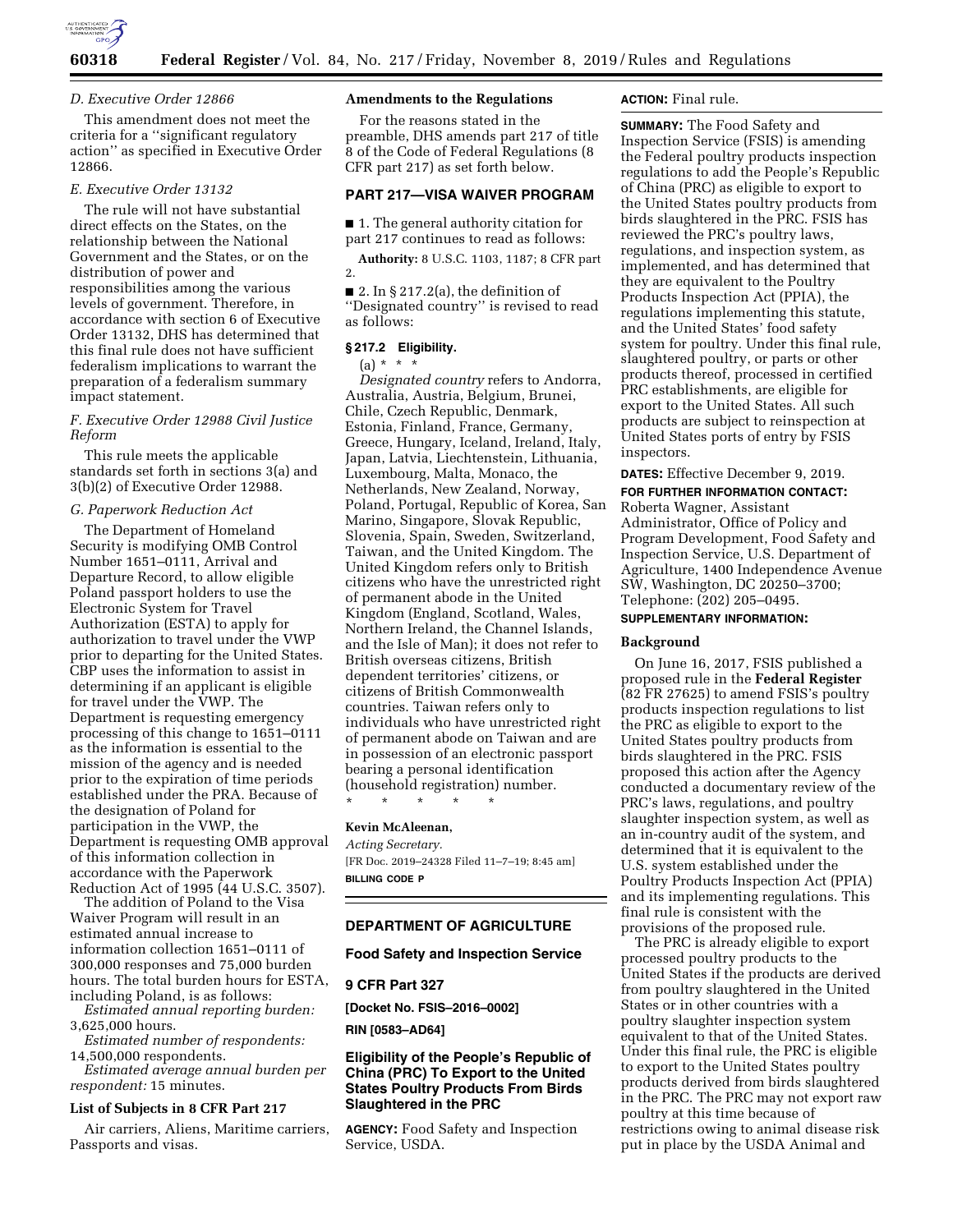Plant Health Inspection Service (APHIS). Regarding processed poultry, the PRC may only export Fully Cooked-Not Shelf Stable products, because FSIS has only assessed information and audited the government controls for the production of products under this processing category.1 The PRC would need to submit additional information for FSIS to review, and would likely need to undergo an additional audit before FSIS would allow the PRC to export other processed poultry products to the United States.

As explained in the proposed rule, under the PPIA and implementing regulations, poultry and poultry products imported into the United States must be produced under standards for safety, wholesomeness, and labeling that are equivalent to those of the U.S. system (21 U.S.C. 466). Section 381.196 of Title 9 of the Code of Federal Regulations (CFR) sets out the procedures by which foreign countries may become eligible to export poultry and poultry products to the United States.

Paragraph 381.196(a) requires that the standards of a foreign country's poultry inspection system, its legal authority for the inspection system, and the regulations implementing the system must be equivalent to those of the United States. These requirements include: (1) Ante-mortem and postmortem inspection performed or supervised by a veterinarian; (2) national government controls over establishment construction, facilities, and equipment; (3) verification of slaughtering of poultry and processing of poultry products by inspectors to ensure that product is not adulterated or misbranded; (4) separation of establishments certified to export from those not certified; (5) maintenance of a single standard of inspection and sanitation throughout certified establishments; (6) requirements for sanitation and for sanitary handling of product at certified establishments; (7) controls over condemned product; (8) a Hazard Analysis and Critical Control Point (HACCP) system; and (9) any other requirements under the PPIA and its implementing regulations (9 CFR 381.196(a)(2)(ii)).

The country's inspection program must also impose requirements equivalent to those of the United States with respect to: (1) Organizational structure and staffing in certified establishments to ensure uniform

enforcement of laws and regulations; (2) national government control and supervision over the official activities of employees or licensees; (3) qualified inspectors; (4) enforcement and certification authority; (5) administrative and technical support; (6) inspection, sanitation, quality, species verification, and residue standards; and (7) any other inspection requirements (9 CFR 381.196(a)(2)(i)).

# **Evaluation of the PRC's Poultry Inspection System**

In 2004, at the request of the PRC, FSIS conducted a document review of the PRC's poultry (slaughter and processing) inspection system, concluding that the PRC's laws, regulations, control programs, and procedures were equivalent to those of the United States. FSIS proceeded with an on-site audit to verify that the PRC's General Administration of Quality Supervision, Inspection, and Quarantine (AQSIQ), which was the PRC's central competent authority (CCA) in charge of food inspection, had effectively implemented a poultry inspection system equivalent to that of the United States.2 However, FSIS identified problems involving sanitation, slaughter, processing, residue controls, supervision, and enforcement. In 2005, FSIS conducted a follow-up on-site audit and concluded that the PRC had satisfactorily addressed the previous audit findings for poultry processing only.

In 2006, FSIS published a final rule in the **Federal Register** making the PRC eligible to export poultry products to the United States, but only from birds slaughtered under Federal inspection in the United States or other countries eligible to export slaughtered poultry products to the United States (71 FR 20867, April 24, 2006). Shortly after the publication, Congress prohibited FSIS from allowing poultry products to be imported from the PRC (see Sec. 733 of Pub. L. 110–161). In 2009, Congress removed this prohibition.

In June 2010, FSIS experts traveled to the PRC to collect information related to legislation applicable to the country's poultry inspection system, including the PRC's 2009 Food Safety Law. In December 2010, FSIS conducted separate but concurrent on-site audits of the PRC's poultry slaughter and

processing inspection systems. FSIS reviewed the effectiveness of the PRC's food safety program based on whether the following equivalence components were addressed satisfactorily with respect to standards, activities, resources, and enforcement: (1) Government Oversight (*e.g.,*  Organization and Administration); (2) Government Statutory Authority and Food Safety and Other Consumer Protection Regulations (*e.g.,* Inspection System Operation, Product Standards and Labeling, and Humane Handling); (3) Government Sanitation; (4) Government HACCP Systems; (5) Government Chemical Residue Testing Programs; and (6) Government Microbiological Testing Programs.

The auditors concluded that the PRC was able to meet the principal requirements for the equivalence components of Government Sanitation and Government Chemical Residue Programs. However, FSIS identified systemic inadequacies in both the slaughter and processed poultry inspection systems regarding the other four equivalence components. For example, FSIS found that the CCA lacked a standardized method to assign inspection personnel to slaughter facilities and also utilized establishment-paid inspectors to conduct official inspection duties. The CCA responded by developing a comprehensive corrective action plan addressing the findings.

In March 2013, FSIS conducted follow-up on-site audits to verify whether the PRC had implemented the corrective actions proffered in response to the previous audit findings. Based on the audit findings, FSIS concluded that the PRC's processed poultry inspection system was equivalent to the U.S. system and announced that the PRC could export processed poultry products to the United States. However, FSIS also found that the CCA had not adequately addressed all of FSIS's concerns about its poultry slaughter inspection system. Specially, the CCA still lacked a standardized method to assign inspection personnel to slaughter facilities on the basis of objective measurements. The CCA responded to these concerns, stating that it would implement changes to its poultry slaughter inspection system.

In May 2015, FSIS conducted an onsite audit to verify whether the CCA adopted the necessary corrective measures to its poultry slaughter inspection system. Based on the audit, FSIS concluded that the PRC had satisfactorily addressed all issues of concern that FSIS had raised in its 2013 audit of the PRC poultry slaughter

<sup>1</sup>See FSIS Product Categorization guide, available at: *[https://www.fsis.usda.gov/wps/wcm/connect/](https://www.fsis.usda.gov/wps/wcm/connect/abbf595d-7fc7-4170-b7be-37f812882388/Product-Categorization.pdf?MOD=AJPERES) [abbf595d-7fc7-4170-b7be-37f812882388/Product-](https://www.fsis.usda.gov/wps/wcm/connect/abbf595d-7fc7-4170-b7be-37f812882388/Product-Categorization.pdf?MOD=AJPERES)[Categorization.pdf?MOD=AJPERES.](https://www.fsis.usda.gov/wps/wcm/connect/abbf595d-7fc7-4170-b7be-37f812882388/Product-Categorization.pdf?MOD=AJPERES)* 

<sup>2</sup>Since FSIS completed its preliminary determination regarding equivalence of the PRC's poultry inspection system, the PRC has reorganized and renamed its CCA, now organized under the General Administration of Customs of the People's Republic of China. This reorganization has no substantive impact on FSIS' determination of equivalence.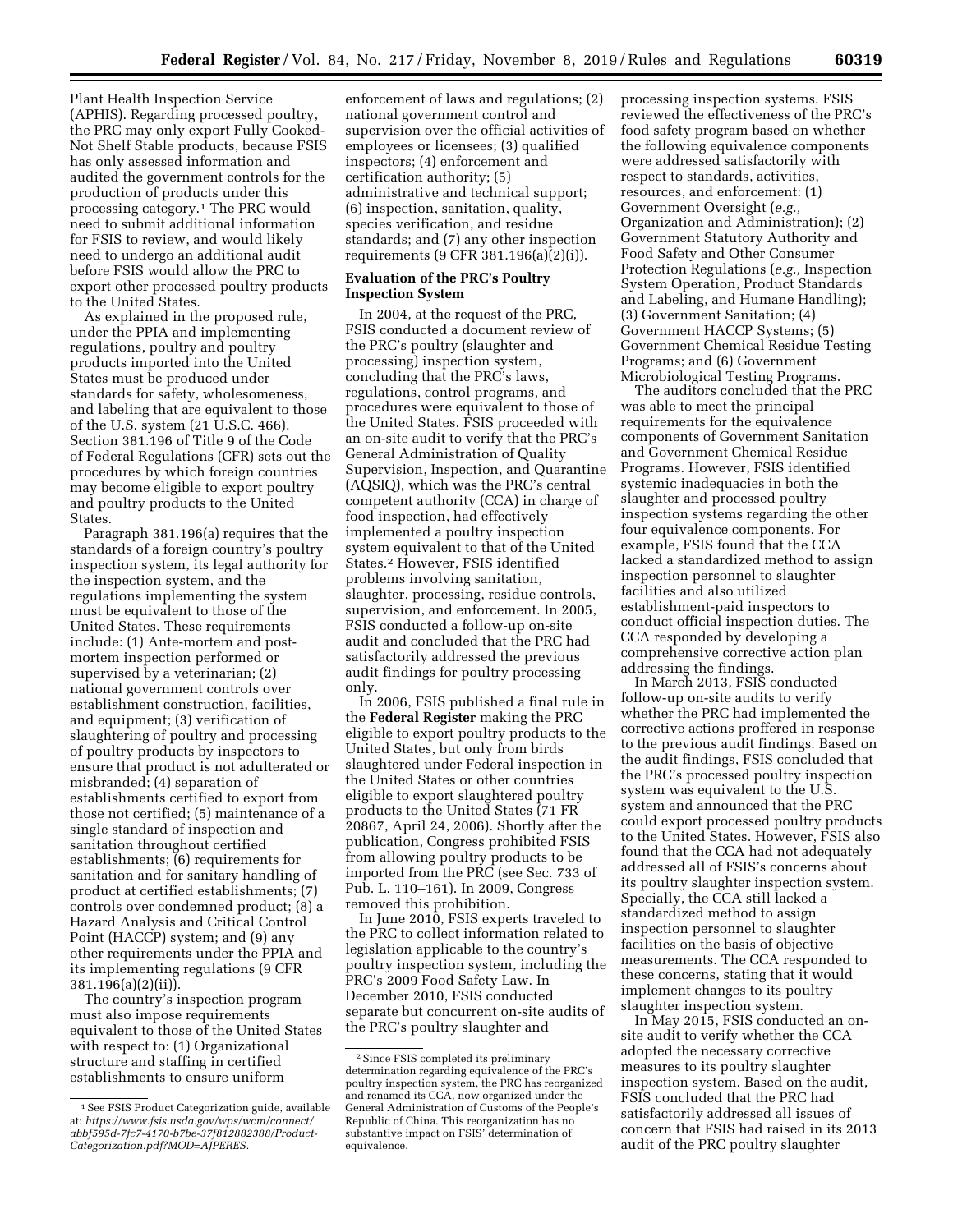inspection system and had met the FSIS equivalence criteria for all six components.

On August 21, 2014, FSIS published the final rule *Modernization of Poultry Slaughter Inspection* (79 FR 49566). The rule created regulatory changes that apply to all poultry slaughter establishments and established a new optional post-mortem inspection system, the New Poultry Inspection System (NPIS). On August 11, 2016, the PRC sent a letter to FSIS outlining the changes that were made to the PRC's poultry inspection system to achieve equivalency with the new U.S. regulations. These included requirements that establishments have procedures to ensure that carcasses with visible fecal contamination do not enter the chiller and prerequisite programs to prevent contamination of carcasses and parts by enteric pathogens and visible fecal material. The PRC also stated in the letter that it had adopted the U.S. requirements for NPIS. On September 1, 2016, the PRC sent copies of its updated inspection manuals to FSIS. The letter and the relevant portions of the inspection manuals are available at: *[www.fsis.usda.gov/wps/portal/fsis/](http://www.fsis.usda.gov/wps/portal/fsis/topics/regulations/federal-register/proposed-rules)  [topics/regulations/federal-register/](http://www.fsis.usda.gov/wps/portal/fsis/topics/regulations/federal-register/proposed-rules)  [proposed-rules.](http://www.fsis.usda.gov/wps/portal/fsis/topics/regulations/federal-register/proposed-rules)* FSIS reviewed the submitted letter and updated manuals and determined that the PRC's poultry slaughter inspection system is equivalent to the U.S. system in regard to the *Modernization of Poultry Slaughter Inspection* requirements.

Consequently, on June 16, 2017, FSIS published a proposal to find that the PRC's poultry slaughter inspection system is equivalent to the United States' system and, therefore, to remove from the regulations the limitation that the products must originate from birds slaughtered under Federal inspection in the United States or in a country eligible to export slaughtered poultry products to the United States. For more detailed information on FSIS's evaluations of the PRC's poultry inspection system see the proposed rule (82 FR 27625) and for the full audit reports, go to: *[http://](http://www.fsis.usda.gov/wps/portal/fsis/topics/international-affairs/importing-products/eligible-countries-products-foreign-establishments/foreign-audit-reports) [www.fsis.usda.gov/wps/portal/fsis/](http://www.fsis.usda.gov/wps/portal/fsis/topics/international-affairs/importing-products/eligible-countries-products-foreign-establishments/foreign-audit-reports)  [topics/international-affairs/importing](http://www.fsis.usda.gov/wps/portal/fsis/topics/international-affairs/importing-products/eligible-countries-products-foreign-establishments/foreign-audit-reports)[products/eligible-countries-products](http://www.fsis.usda.gov/wps/portal/fsis/topics/international-affairs/importing-products/eligible-countries-products-foreign-establishments/foreign-audit-reports)[foreign-establishments/foreign-audit](http://www.fsis.usda.gov/wps/portal/fsis/topics/international-affairs/importing-products/eligible-countries-products-foreign-establishments/foreign-audit-reports)[reports.](http://www.fsis.usda.gov/wps/portal/fsis/topics/international-affairs/importing-products/eligible-countries-products-foreign-establishments/foreign-audit-reports)* 

In November 2018, FSIS conducted an audit of PRC's poultry inspection system, reviewing the inspection and regulation by the PRC of both poultry processing and slaughter. FSIS identified no significant problems and the PRC poultry inspection system was again found to be equivalent. FSIS will publish the findings from this audit in the future.

## **Final Rule**

After considering the comments received on the proposed rule, discussed below, FSIS concludes that the PRC's poultry inspection system is equivalent to the United States' inspection system for poultry and poultry products. Therefore, FSIS is amending its poultry products inspection regulations to permit imports from the PRC of poultry products, derived from birds slaughtered in the PRC (9 CFR 381.196(b)). Under FSIS's import regulations, the PRC must certify to FSIS that those establishments that wish to export poultry product to the United States are operating under requirements equivalent to those of the United States (9 CFR 381.196(a)).

Although a foreign country may be listed in FSIS regulations as eligible to export poultry products to the United States, the exporting country's products must also comply with all other applicable requirements of the United States, including those of APHIS. These requirements include restrictions under 9 CFR part 94 of APHIS's regulations, which regulate the export of poultry products from foreign countries to the United States to control the spread of specific animal diseases.

Also, under this final rule, all poultry and poultry products exported to the United States from the PRC will be subject to reinspection by FSIS at United States ports of entry for, but not limited to, transportation damage, product and container defects, labeling, proper certification, general condition, and accurate count. FSIS also will conduct other types of reinspection activities, such as sampling and testing product to detect any drug or chemical residues or pathogens that may render the product unsafe or any species or product composition violations that would render the product economically adulterated. Products that pass reinspection will be stamped with the official mark of inspection and allowed to enter U.S. commerce. If they do not meet U.S. requirements, they will be refused entry and within 45 days will have to be returned to the country of origin, destroyed, or converted to animal food (subject to approval of the Food and Drug Administration (FDA)), depending on the violation. The import reinspection activities can be found on the FSIS website at: *[http://](http://www.fsis.usda.gov/wps/portal/fsis/topics/international-affairs/importing-products/port-of-entry-procedures) [www.fsis.usda.gov/wps/portal/fsis/](http://www.fsis.usda.gov/wps/portal/fsis/topics/international-affairs/importing-products/port-of-entry-procedures)  [topics/international-affairs/importing](http://www.fsis.usda.gov/wps/portal/fsis/topics/international-affairs/importing-products/port-of-entry-procedures)[products/port-of-entry-procedures.](http://www.fsis.usda.gov/wps/portal/fsis/topics/international-affairs/importing-products/port-of-entry-procedures)* 

Under current congressional appropriations,3 poultry products permitted for importation under this final rule may not be used in the school lunch program under the Richard B. Russell National School Lunch Act (42 U.S.C. 1751 *et seq.*), the Child and Adult Care Food Program under section 17 of such Act (42 U.S.C. 1766), the Summer Food Service Program for Children under section 13 of such Act (42 U.S.C. 1761), or the school breakfast program under the Child Nutrition Act of 1966 (42 U.S.C. 1771 *et seq.*). In addition, poultry products from birds slaughtered in the PRC will be eligible for importation into the United States only if they are from animals slaughtered on or after the effective date of this final rule.

Finally, within one year of the effective date of this final rule, FSIS will conduct an ongoing equivalence audit of the PRC's poultry inspection system. During the audit, FSIS auditors will verify that the PRC's CCA has implemented its food safety inspection system as described in the Self-Reporting Tool and supporting documentation. FSIS auditors will visit government offices, establishments, and laboratories to verify that the CCA has implemented its inspection system as documented and verify that the country's system of controls remains equivalent to the U.S. inspection system. FSIS will be conducting such audits for all newly equivalent countries within one year of the effective date of the final rules granting equivalence. This policy results from an Agency response to a September 2017 audit of FSIS equivalence processes by the USDA Office of Inspector General (*Evaluation of Food Safety and Inspection Service's Equivalency Assessments of Exporting Countries: Audit Report 24601–0002–21*).

## **Summary of Comments and Responses**

FSIS received 96 comments from trade associations representing meat and poultry processors, consumer interest groups, a foodborne illness research center, a large food-processing corporation, and individual consumers. Comments from the meat and poultry industry and two individual consumers supported the proposed rule. Comments from the consumer interest groups and most individual consumers opposed the proposal. The following is a brief summary of the relevant issues raised in the comments and FSIS's responses.

<sup>3</sup>See Section 749, Consolidated Appropriations Act, 2019, Public Law 116–6, enacted February 15, 2019.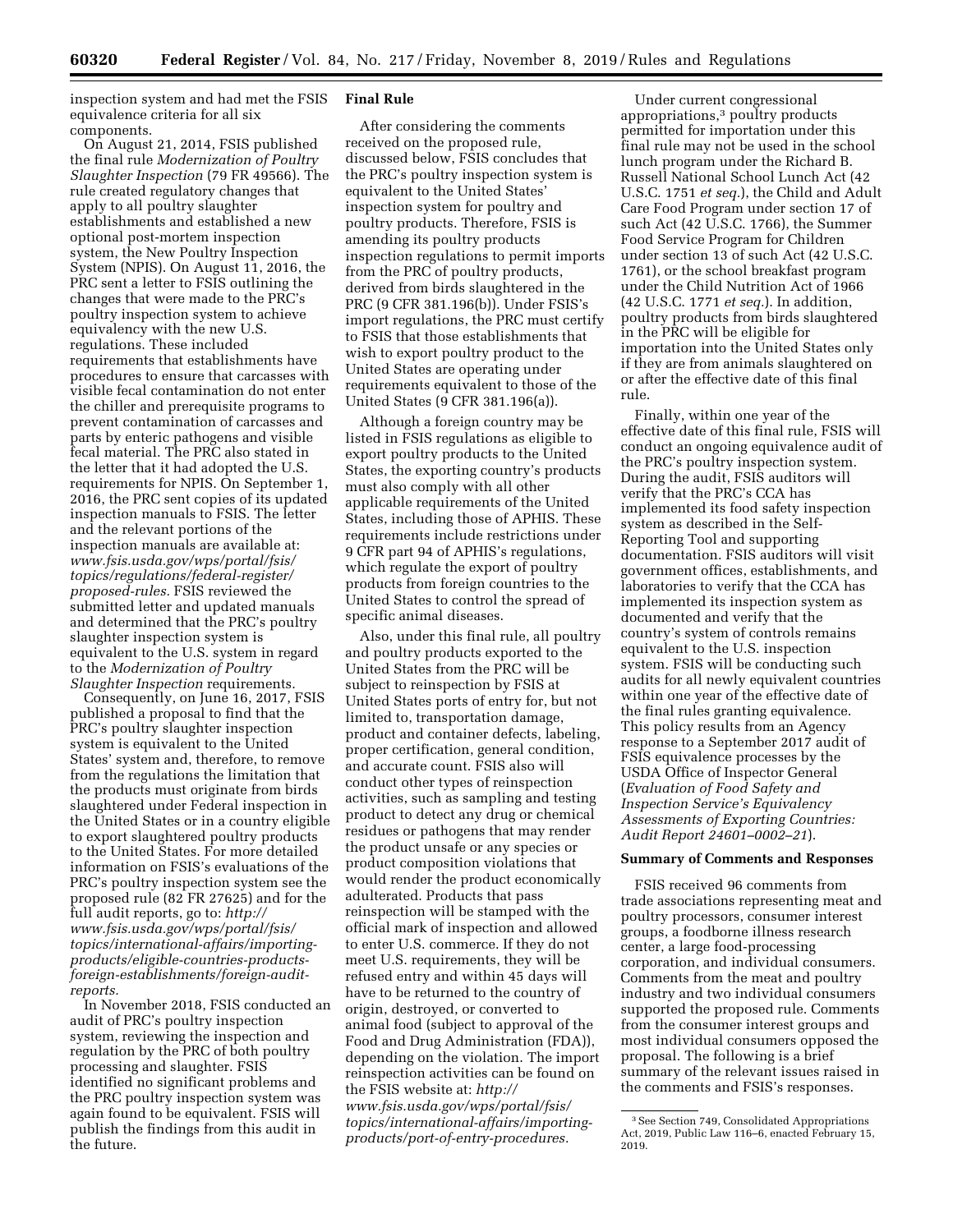*Comment:* Two consumer interest groups and many individual consumers opposed the rule because of reported outbreaks of avian influenza in the PRC. A consumer interest group stated that even if cooking killed the avian influenza virus, consumers should not have to consume poultry from birds that were sick.

*Response:* To export poultry products to the United States, countries need to meet APHIS requirements for animal disease prevention and control. APHIS uses several methods to ensure that harmful animal diseases do not enter the United States. These include actively monitoring the animal disease status of foreign countries and maintaining lists of countries and regions considered to be free (or not free) of certain diseases. If an animal disease is found to exist in a country (or a region within a country) that exports meat, poultry, or egg products to the United States, APHIS requires specific processing steps to ensure that any product from that country or region will not cause the disease to be transmitted to the United States (see 9 CFR part 94).

In addition to these monitoring and processing provisions, APHIS requires imported meat, poultry, and egg products to have accompanying documentation regarding their origin, animal disease status, degree of processing, and intended use. At the U.S. border, Customs and Border Protection (CBP) officials verify that such documentation is accurate and that the products do not pose an animal disease transmission risk. These steps take place before FSIS reinspects imported product for food safety and other regulatory compliance. All meat and poultry products that APHIS restricts from entering the United States because of animal disease concerns will be refused entry by CBP.

As FSIS explained in the proposed rule, APHIS has classified China as a region where highly pathogenic avian influenza (HPAI) exists. APHIS also does *not* currently list the PRC as a region free of Exotic Newcastle Disease. Therefore, before a shipment of poultry products may be presented for FSIS reinspection at the port of entry, it must have been processed in a manner sufficient to inactivate these viruses if they were present in the meat, in accordance with APHIS requirements at 9 CFR 94.6. FSIS reinspection of this imported poultry, in addition to the equivalent PRC inspection system, ensures that the product is otherwise safe, wholesome, and unadulterated.

Any poultry intended for export to the United States from certified establishments in the PRC will be

subject to ante-mortem and post-mortem inspection (see 9 CFR part 381, subparts J and K), and will be subject to reinspection at United States ports of entry for any conditions which may render the product adulterated or misbranded.

*Comment:* Individuals and consumer interest groups opposed to the rule questioned whether FSIS can ensure that poultry slaughtered in the PRC will be safe for consumption in the United States. Many individual commenters, three consumer interest groups, and a foodborne illness research center argued that the PRC cannot ensure that their poultry products are safe, because the PRC has produced and exported unsafe products in the past. These commenters were concerned that establishments in the PRC would use antibiotics and chemicals that are banned in the United States; poultry products would contain antibiotic resistant pathogens and harmful residues; similar standards of sanitation would not be maintained; or the products would not be properly labeled. Two consumer interest groups and a few individuals stated that on-site audits would not ensure that exporting establishments meet U.S. requirements. A consumer interest group questioned how the PRC will ensure that each province consistently enforces food safety requirements since the PRC is such a large country. Another such group was concerned that the PRC would certify establishments that do not meet U.S. requirements. One individual expressed concern that residues of a certain type of antibiotic would remain in products.

*Response:* FSIS has determined that this rule will not adversely affect human health. FSIS explained in a 2006 proposed rule, and again in 2013, its determination that the poultry processing system in the PRC is equivalent to the United States' system. Under FSIS's regulations, initial eligibility to export poultry products to the United States depends on the results of FSIS's documentary reviews and onsite audits of a foreign poultry inspection system. Once the country becomes eligible to ship product to the United States, it is required to continue to submit such documents and other information related to the foreign inspection system as FSIS may find necessary to determine a foreign country's eligibility (9 CFR 381.196(a)(2)(iii)).

During these reviews and audits, FSIS verifies that foreign inspection systems: Have in place a chemical residue control program that is organized by the national government; include random sampling of chemical residues,

including veterinary drugs, identified by the exporting country or by FSIS as potential contaminants; and employ methods to deter recurrence of chemical residue violations. FSIS reviewed the PRC's chemical residue program and found that it met FSIS's equivalence criteria. In addition, once the country begins shipping product, the product is subject to reinspection, which includes periodic testing for residues.

Under the regulations, only those establishments that an official of the PRC's poultry inspection system certifies as fully complying with requirements equivalent to the provisions of the PPIA and the regulations issued thereunder will be eligible to export to the United States. As with other countries that FSIS has found equivalent, the PRC may certify any poultry establishment within its territory. The PRC will be required to renew these certifications annually (9 CFR 381.196(a)(3)). The PRC is required to ensure that certified establishments separate, by time or space, product destined for export to the United States from product intended for distribution domestically. All establishments certified by the PRC are subject to review by FSIS, which may terminate the eligibility of an establishment, if it does not comply with FSIS equivalence regulations or if current information about the establishment cannot be obtained (9 CFR 381.196(a)(3)). All certified establishments and records relevant to their certification and operation will be available for on-site and documentary audits by U.S. officials.

The regulations also require that a foreign inspection system, such as that of the PRC, maintain a program to ensure that the requirements equivalent to those in the United States are met. Specifically, the regulations require that a representative of the foreign inspection system periodically visit each establishment certified as complying with requirements equivalent to those of the PPIA and implementing regulations. The regulations also require that this representative prepare written reports documenting findings concerning compliance with requirements equivalent to those of the poultry inspection system in the United States (9 CFR 381.196(a)(2)(iv)). FSIS will evaluate these reports during audits.

Furthermore, each consignment of poultry products exported to the United States from a foreign country must be accompanied by a foreign inspection certificate that certifies that the products: Are sound, healthful, wholesome, clean and otherwise fit for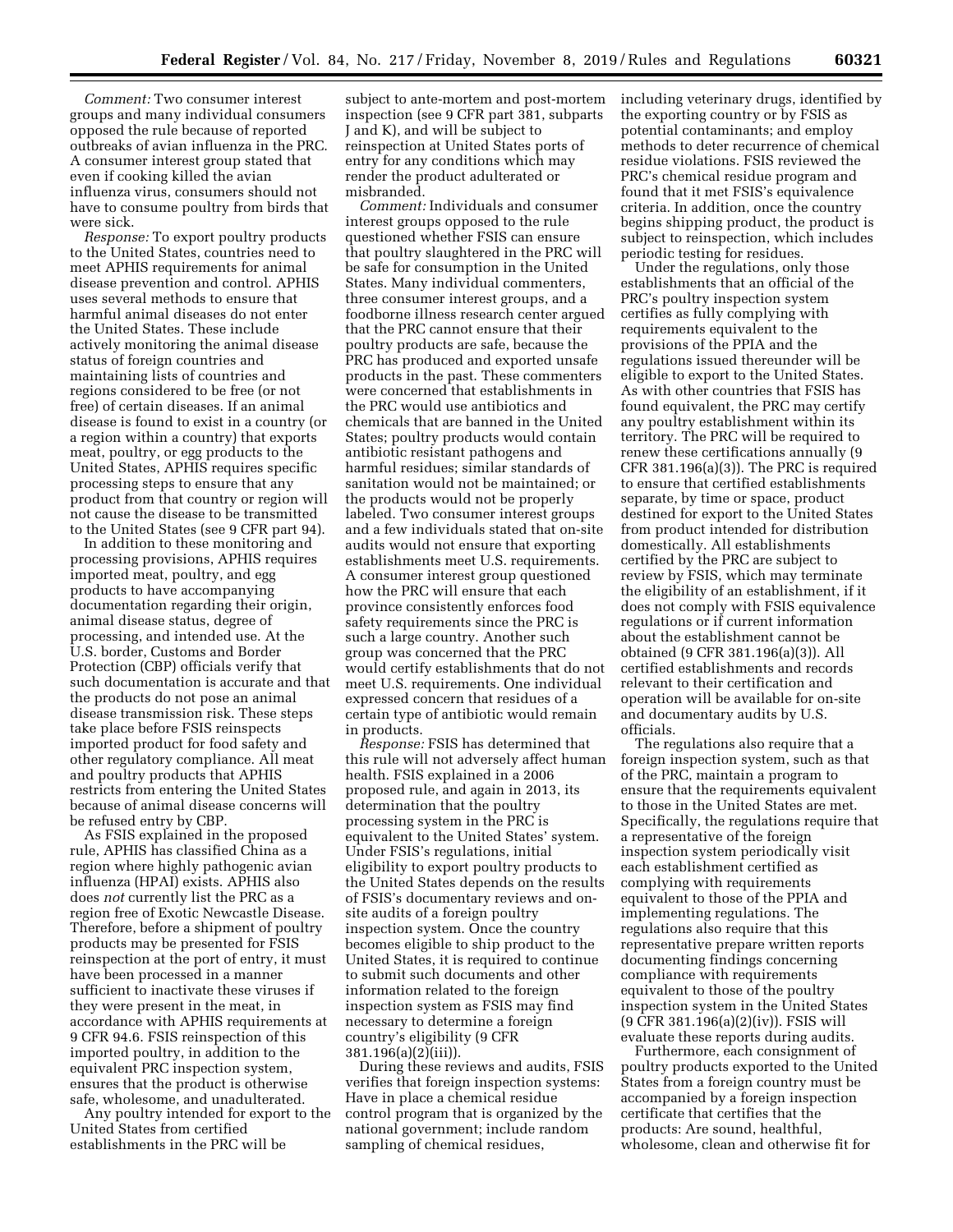human food; are not adulterated and have not been treated with and do not contain any dye, chemical, preservative, or ingredient not permitted by FSIS's regulations; have been handled only in a sanitary manner in the foreign country; and are otherwise in compliance with requirements at least equal to those in the PPIA and FSIS's regulations (9 CFR 381.197). Thus, a representative of the Chinese government must certify that the product is not adulterated, does not contain harmful ingredients, and has undergone adequate cooking and processing, as necessary.

In addition to evaluating the PRC's eligibility and performing ongoing audits to ensure that products shipped to the United States are safe, wholesome, and properly labeled and packaged, every shipment of poultry products exported to the United States from the PRC will be subject to reinspection at points of entry for transportation damage, labeling, proper certification, general condition, and accurate count. Other types of inspection will be conducted regularly, including testing for pathogens, residues, and species.

Products that pass reinspection will be stamped with the official mark of inspection and allowed to enter U.S. commerce. If they do not meet U.S. requirements, they will be refused entry and must be re-exported, destroyed, or converted to animal food. Imported poultry products are to be treated as domestic product upon entry into the United States.

*Comment:* Many individual commenters stated that they preferred to purchase only domestically produced poultry products. Other individuals and two consumer interest groups expressed concern that poultry products from the PRC would not be subject to labeling requirements indicating the country of origin.

*Response:* All poultry product imports are required to bear on the container in which they are shipped and their immediate container the name of their country of origin, as well as the number assigned by the foreign meat inspection system to the establishment in which they were prepared (9 CFR 381.205–.206). When an imported product is further prepared or processed, the labeling requirements for the resultant product are the same as for domestic product. The addition of a country-of-origin labeling statement is not required by FSIS on furtherprocessed product, although the Agency would approve product labels with the original country-of-origin statement if

they are truthful and not misleading and meet all of FSIS's labeling requirements.

*Comment:* Several individuals expressed a general concern about onfarm practices in China regarding animal raising and feed. Other individuals believed that poultry from the PRC would not be treated humanely.

*Response:* FSIS is not authorized to mandate production practices on farms, either domestically or as a condition of permitting imports from foreign countries. FSIS regulates the safety of poultry products through its regulatory requirements that apply to slaughter and processing facilities, as well as products in commerce. These include HACCP, sanitation controls, ante- and postmortem inspection by government inspectors, residue sampling, and *Salmonella* and *Campylobacter*  performance standards, all of which are included in the evaluation process for foreign country equivalence.

Poultry are not subject to the Humane Methods of Slaughter Act (HMSA) of 1978 (7 U.S.C. 1901, *et seq.*), which requires that humane methods be used for handling and slaughtering livestock. FSIS requires, however, that poultry be handled in a manner that is consistent with good commercial practices, which means they should be treated humanely (see 70 FR 56624, September 28, 2005, *Treatment of Live Poultry Before Slaughter*). FSIS verified that the PRC implements good commercial practices equivalent to those required in domestic establishments.

*Comment:* A few individuals and a consumer interest group opposed to the rule questioned the timing of the publication of the proposed rule. These commenters argued that FSIS only determined that the PRC was equivalent to re-open U.S. trade of beef products with the PRC. A consumer interest group questioned whether a particular foreign establishment would be certified because it sponsored trips for foreign officials. Several commenters who supported the rule argued that FSIS conducted a rigorous and lengthy assessment of the PRC's poultry inspection system. These commenters also argued that the proposed rule was consistent with U.S. international trade obligations.

*Response:* FSIS made its equivalence determination based on sound science, and in accordance with international obligations of the United States. The PPIA and the World Trade Organization's Sanitary and Phytosanitary Measures Agreement provide that countries with equivalent inspection systems may export poultry products to the United States. As FSIS explained in the proposed rule, the

Agency reviewed the PRC's laws, regulations, and poultry slaughter inspection system as implemented before determining that the PRC's poultry slaughter inspection system is equivalent to the United States' system.

*Comment:* Many individuals and a consumer interest group expressed support for U.S. domestic poultry production, with an emphasis on local, free-range, poultry. A few commenters were concerned that the PRC would export a large amount of poultry products, resulting in negative effects on domestic poultry producers. One individual asked which domestic industry segments were unlikely to be competitive due to lower labor costs in the PRC. However, comments from the poultry industry argued that the proposed rule would not have a significant impact on their business because the United States is the largest and most efficient poultry producer in the world and has a comparative advantage due to access to cheap, highquality feed and birds. According to these comments, the United States is also a technological leader in poultry genetics and breeding, feedcompounding, and animal health practices.

*Response:* As explained in more detail in the economic impact analysis below, FSIS believes the domestic poultry industry will be competitive with poultry from the PRC. Recently, labor costs in the PRC have been rising, which together with high feed costs have pushed the wholesale price of chicken in the PRC to be higher than in the United States. FSIS also does not believe that this rule will adversely affect the U.S. poultry industry, because the volume of trade that results from this rule will likely be small and have little effect on supply and prices.

*Comment:* One consumer interest group questioned whether FSIS was interacting with the correct PRC government agency. Another such group asserted that FSIS should not find the PRC equivalent because it operated parallel systems for domestic poultry products and products intended for export.

*Response:* FSIS's equivalence regulations require that before permitting poultry product imports from a foreign country, it find that the country's poultry inspection system complies with requirements equivalent to the PPIA and its implementing regulations, with respect to establishments preparing products for export to the United States (9 CFR 381.196(a)). While FSIS was evaluating the PRC's food safety system for poultry exports, that system was administered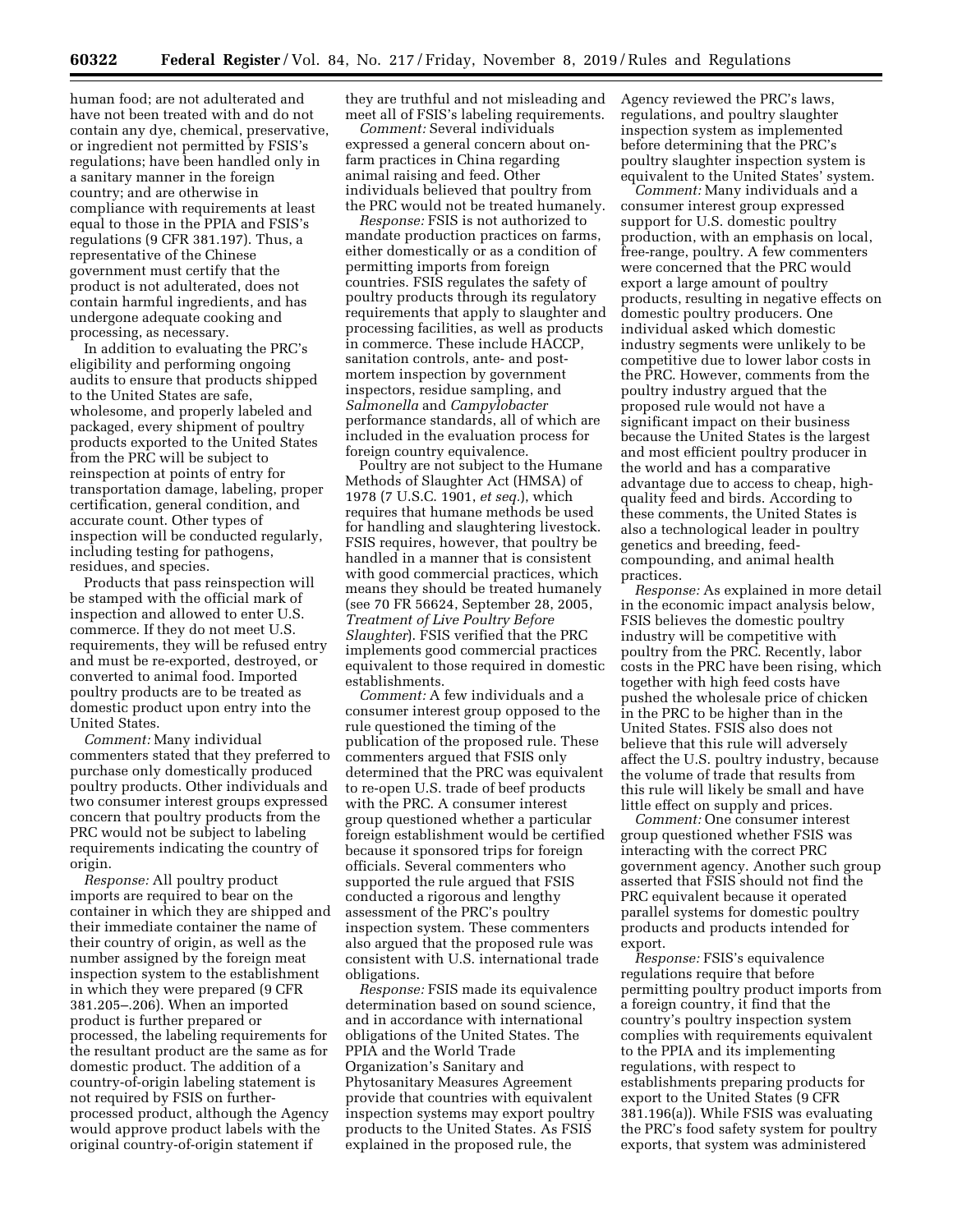by AQSIQ, the PRC's CCA at that time, in charge of food inspection and implementing a poultry inspection system equivalent to that of the United States. As noted above, the PRC's General Administration of Customs has taken over the functions of the prior CCA, but the reorganization did not result in substantive changes to the PRC's inspection system. The China Food and Drug Administration is responsible for food safety for domestically produced poultry products. As described above, FSIS has conducted a rigorous, comprehensive review of the Chinese food safety system and will continue to verify that the PRC maintains an equivalent inspection system through document review, systems audits, and reinspection of each shipment of poultry from the PRC.

*Comment:* Two consumer interest groups stated that an establishment in the PRC audited by FSIS was reported in the media as running at higher line speeds than those permitted under FSIS's poultry inspection system. One of these groups asserted that FSIS had only audited the way in which the PRC planned to run its inspection system, instead of observing the system in operation.

*Response:* As stated in the 2015 audit report, FSIS observed the audited establishments in operation, including the establishment referred to by these commenters. The audit included verification of adequate line speeds, as documented in FSIS's audit report. The PRC's system, as documented and observed, includes line speeds that comply with FSIS's requirements. After the final rule publishes, if the establishment mentioned in these comments is certified by the PRC, it must operate at line speeds in conformance with the inspection system FSIS reviewed and determined equivalent when producing product intended for export to the United States.

*Comment:* A consumer interest group questioned why a document on FSIS's website was not fully translated.

*Response:* The document the commenter referred was posted as supporting document to the proposed rule and is available here: *[https://](https://www.fsis.usda.gov/wps/portal/fsis/topics/regulations/federal-register/proposed-rules) [www.fsis.usda.gov/wps/portal/fsis/](https://www.fsis.usda.gov/wps/portal/fsis/topics/regulations/federal-register/proposed-rules)  [topics/regulations/federal-register/](https://www.fsis.usda.gov/wps/portal/fsis/topics/regulations/federal-register/proposed-rules)  [proposed-rules.](https://www.fsis.usda.gov/wps/portal/fsis/topics/regulations/federal-register/proposed-rules)* It relates to the PRC's compliance with FSIS's final rule, *Modernization of Poultry Slaughter Inspection* (79 FR 49565, August 21, 2014). It is completely translated by AQSIQ, except for a short introductory letter, which does not affect the content.

*Comment:* Commenters also raised concerns regarding Chinese labor practices and working conditions, the use of a certain pesticide in the United States, greenhouse gasses produced by agricultural activities, and FSIS's previous determination that the PRC is eligible to export processed poultry to the United States if the products are derived from poultry slaughtered in the United States or in other countries eligible to slaughter and export poultry to the United States.

*Response:* These comments are either beyond the scope of this rulemaking or outside FSIS's authority. This rule is based on FSIS's determination that the PRC's poultry slaughter system is able to provide a level of protection equivalent to the United States' inspection system.

## **Executive Orders 12866 and 13563, and the Regulatory Flexibility Act**

Executive Orders 12866 and 13563 direct agencies to assess all costs and benefits of available regulatory alternatives and, if regulation is necessary, to select regulatory approaches that maximize net benefits (including potential economic, environmental, public health and safety effects, distributive impacts, and equity). Executive Order (E.O.) 13563 emphasizes the importance of quantifying both costs and benefits, of reducing costs, of harmonizing rules, and of promoting flexibility. This final rule has been designated a ''nonsignificant'' regulatory action under section 3(f) of E.O. 12866. Accordingly, the rule has not been reviewed by the Office of Management and Budget under E.O. 12866.

#### *Expected Costs of the Final Rule*

The costs of the final rule will accrue primarily to domestic poultry producers in the form of greater competition from the PRC. In the short run, the volume of trade stimulated by this final rule is likely to be small because the PRC only intends to certify five slaughter establishments to provide poultry to certified processing establishments to export fully-cooked poultry products to the United States. Data from the PRC show that these five slaughter establishments will supply poultry to five processing establishments that the PRC will certify as eligible to ship product to the U.S. (three of them intend to export cooked chicken quarter-legs and chicken breasts, one to export cooked duck legs and duck breasts, and one to export roasted boneless duck to the United States).4

According to the data, the projected volume of exports to the United States will be about 324 million pounds per year for the next five years.5 Given that the United States domestic annual production volume of ready-to-eat, fully-cooked poultry is about 12,325 million pounds,<sup>6</sup> the projected cooked poultry products from the PRC would only be about 2.6 percent of total United States production in the next five years.7 The immediate impact on U.S. consumers and domestic processors is likely to be minor, as the low volume of trade is likely to have little effect on supply and prices.

In the long run, domestic producers will probably start to feel competitive pressure of competition if more PRC establishments become certified to export to the United States. However, FSIS believes the domestic poultry industry will be competitive with poultry from the PRC. Recently, labor costs in the PRC have been rising,<sup>8</sup> and the rising labor costs together with high feed costs have pushed the wholesale price of chicken in the PRC to be higher than the United States.9 Comments from three poultry trade associations on the proposed rule also asserted that the United States is the largest and most efficient poultry producer in the world. According to the poultry trade associations, the United States has a comparative advantage in poultry production and marketing.

### *Expected Benefits of the Final Rule*

The PRC is the second largest poultry producing country in the world, trailing closely behind the United States.10 If the

5 Data is from the General Administration of Quality Supervision, Inspection and Quarantine of the People's Republic of China, November 2015.

6Calculated from PHIS data in November 2015. This number cannot be divided by species. If we adjusted it by the proportions of chicken and ducks in total domestic slaughtered poultry, which is 88.3 percent, the volume would be about 10,833 million pounds per year.

<sup>7</sup> If we use 10,833 million pounds (see previous footnote) as the denominator, the projected PRC export would be about 3 percent of United States domestic production of fully-cooked chicken and duck.

8 Gale, F. and C. Arnade. (2015). Effects of Rising Feed and Labor Costs on China's Chicken Price. *International Food and Agribusiness Management Review, Vol 18, Special Issue A.* 137–150.

9 Ibid. In addition, the unit price of exported poultry meat and products from China is much higher than that from the U.S. in 2016 and 2017, according to Global Trade Atlas data. We downloaded the data from *[https://www.gtis.com,](https://www.gtis.com)*  and it will be available upon request.

10See Food Outlook, Food and Agricultural Organization (FAO) of the United Nations, October 2015, p. 49, at *[http://www.fao.org/3/a-i5003e.pdf,](http://www.fao.org/3/a-i5003e.pdf)*  accessed 1/11/2016. Also see the same publication Continued

<sup>4</sup> Data is from the General Administration of Quality Supervision, Inspection and Quarantine of the People's Republic of China, November 2015. The projected annual production of these chicken and duck products at these five processing establishments will be about 838 million pounds

per year, which could be sold in the PRC or to other foreign countries.